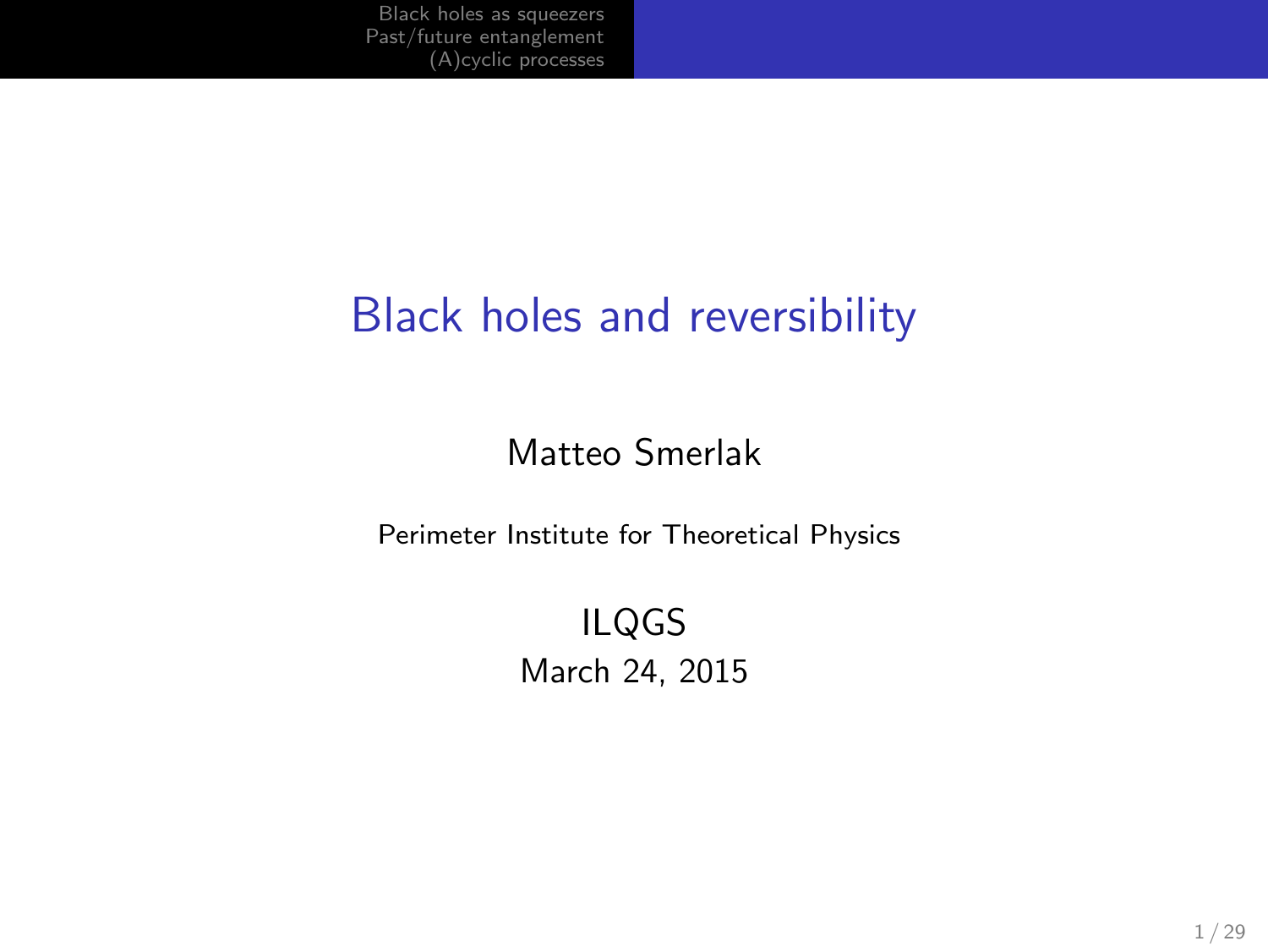### Setup: gravitational collapse



- ▶ A black hole forms from ingoing matter.
- ▶ Trapping horizon forms and peels off outgoing geodesics.
- ▶ Thermal Hawking radiation is emitted.
- $\blacktriangleright$  Breakdown of predictability?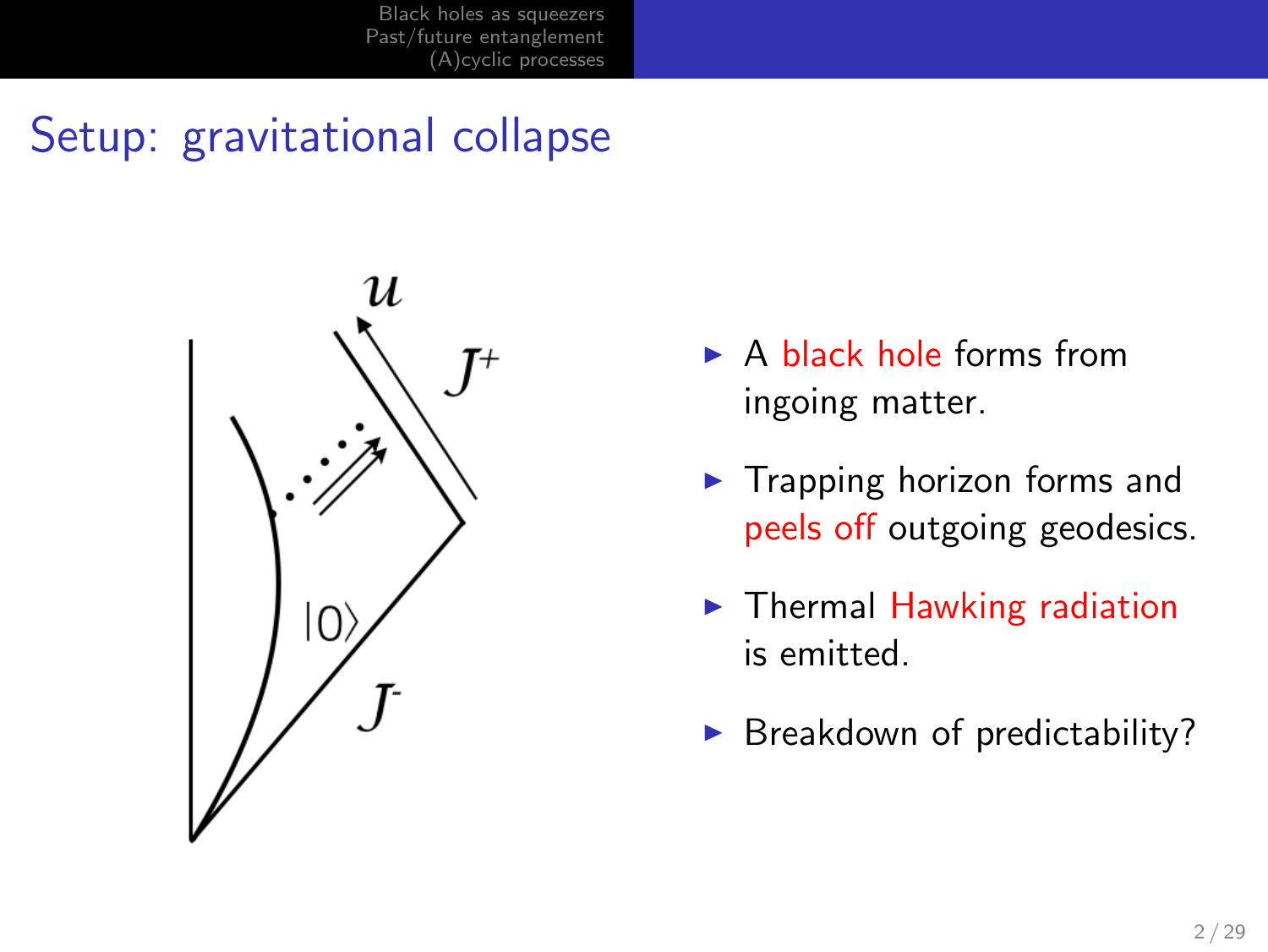### Information loss as a physical problem

"*Information loss violates a basic tenet of quantum mechanics*."

- ▶ Information loss happens all the time:
	- ▶ with open systems (decoherence)
	- ▶ with non-Cauchy "out" surfaces

#### [Wald 13]

▶ Information loss does not mess up with conservation laws.

[Banks, Peskin, Susskind 84; Unruh, Wald 95]

▶ The only real question is: what difference would it make?

What physical effects relate to the information loss problem?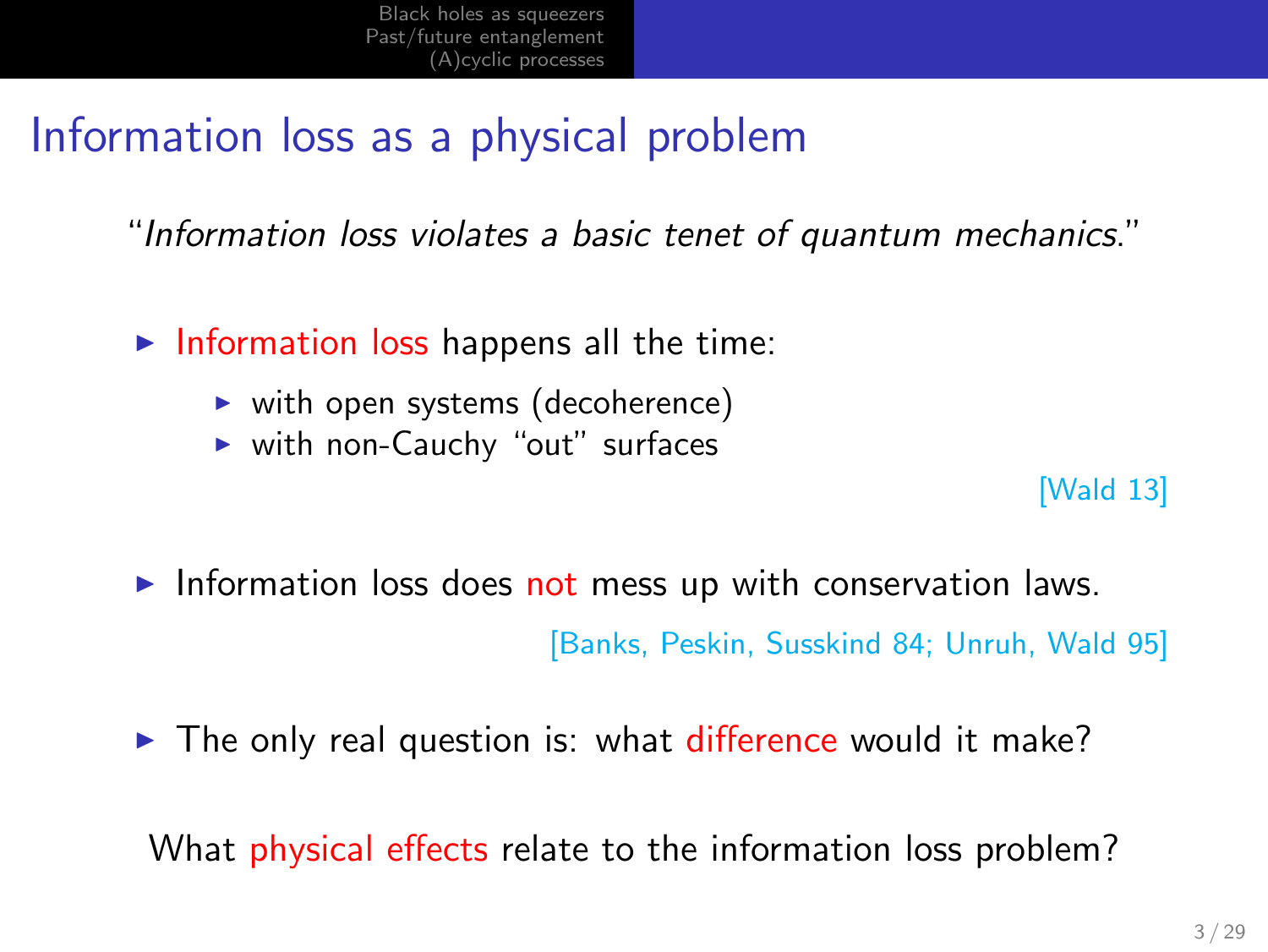Black holes as squeezers Past/future entanglement (A)cyclic processes The Hawking effect Squeezed vacuum Open questions

### **Outline**

Black holes as squeezers

Past/future entanglement

(A)cyclic processes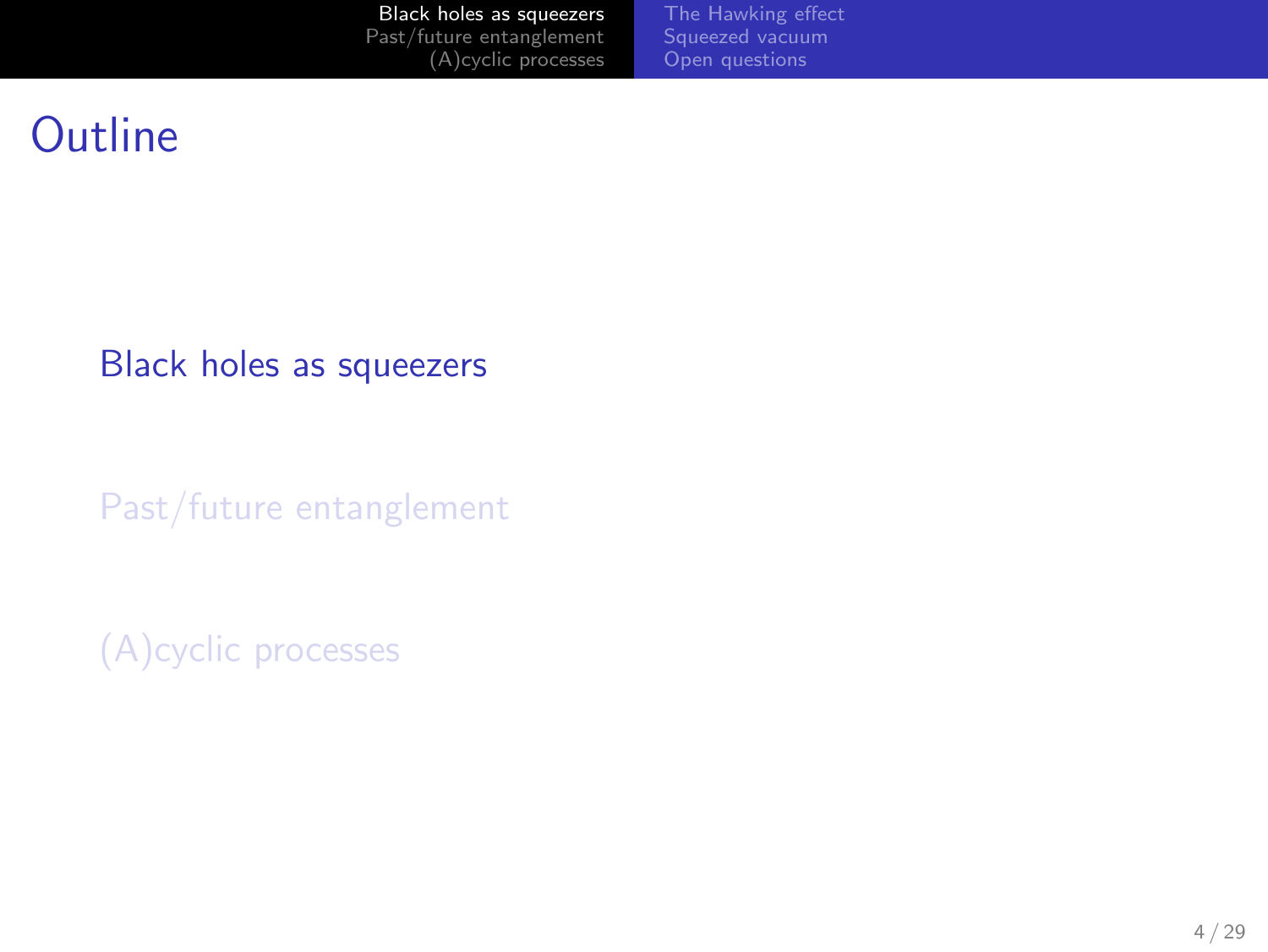

The Hawking effect

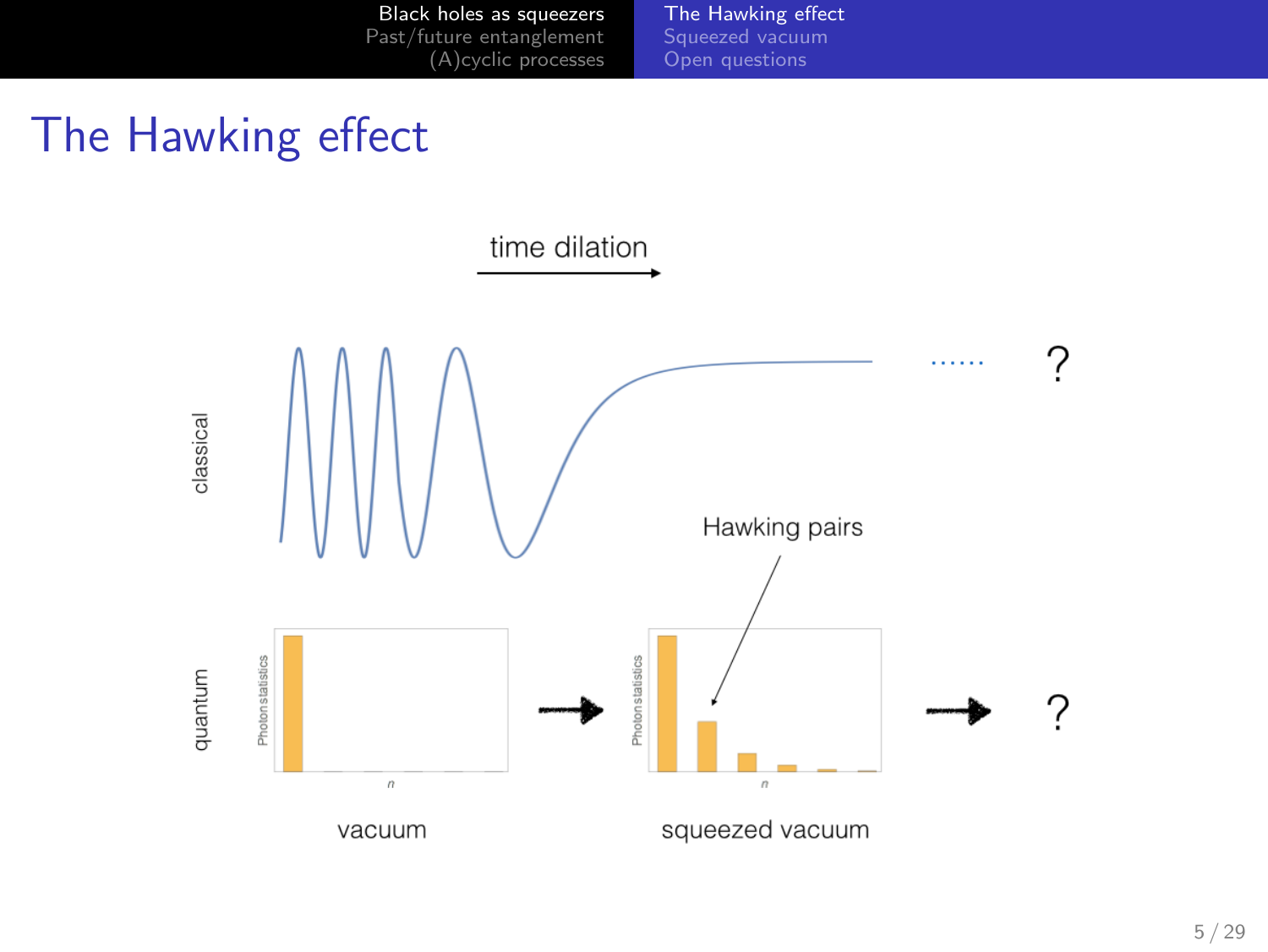



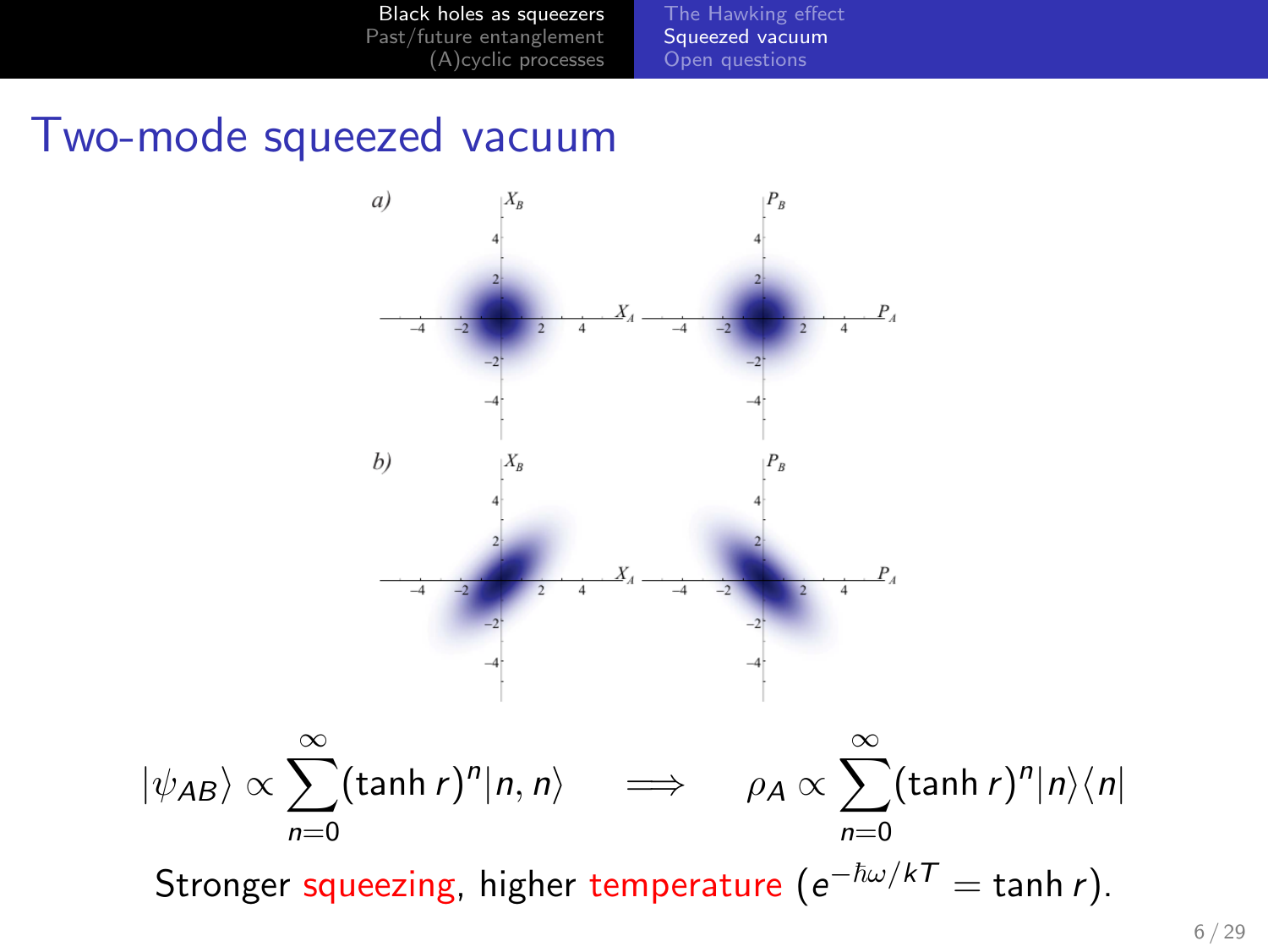The Hawking effect Squeezed vacuum Open questions

### Observing TMSV

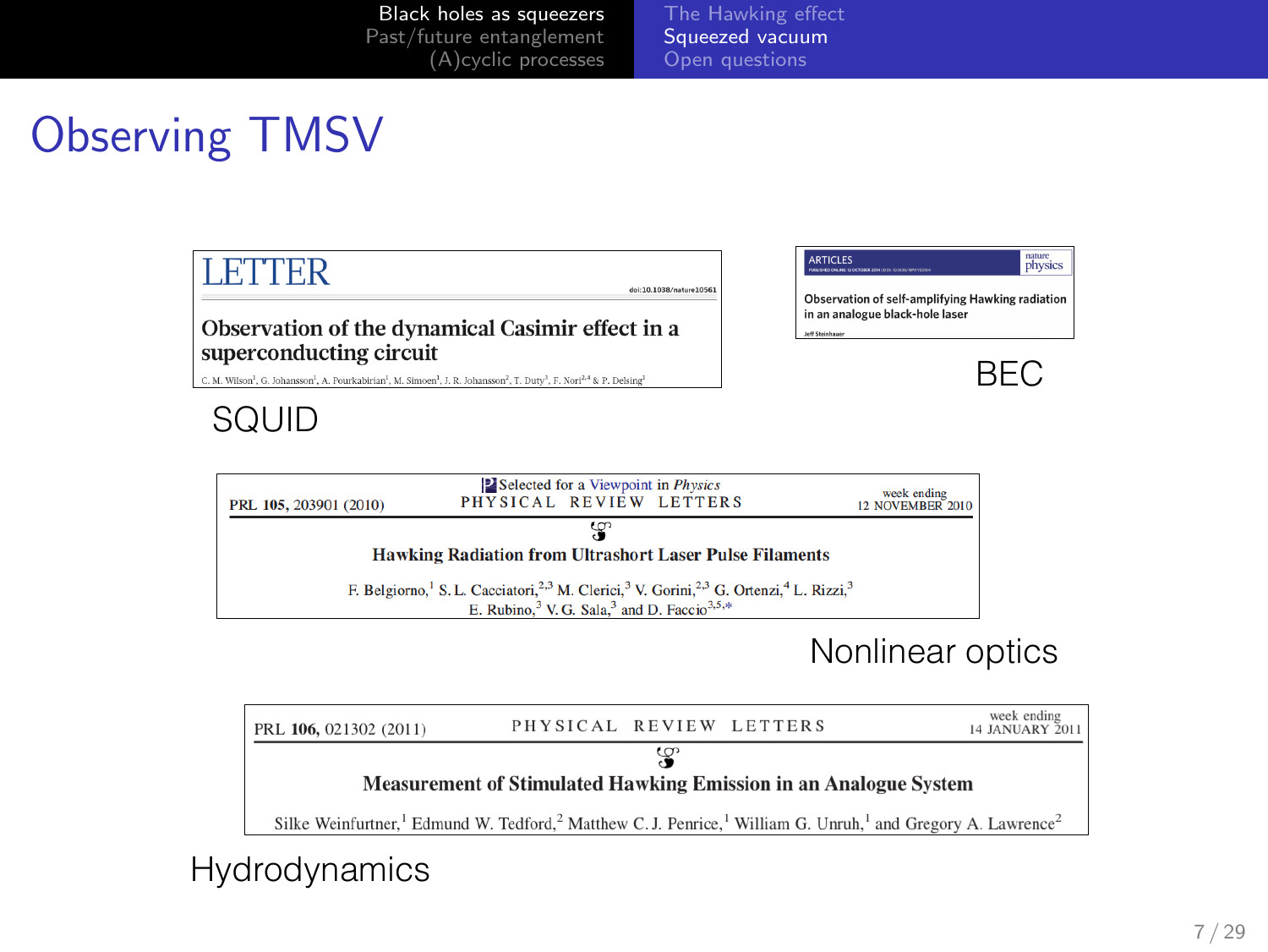#### Black holes as squeezer (A)cyclic processes Squeezed vacuum Open questions

### Open questions

The evaporation problem is a runaway problem

radiation =*⇒* mass loss =*⇒* smaller hole =*⇒* higher squeezing =*⇒* more radiation...

The questions for us are

- ▶ does this lead to an explosive behavior?
- ▶ does thermality break down at late times?
- ▶ what astrophysical signatures should we look for?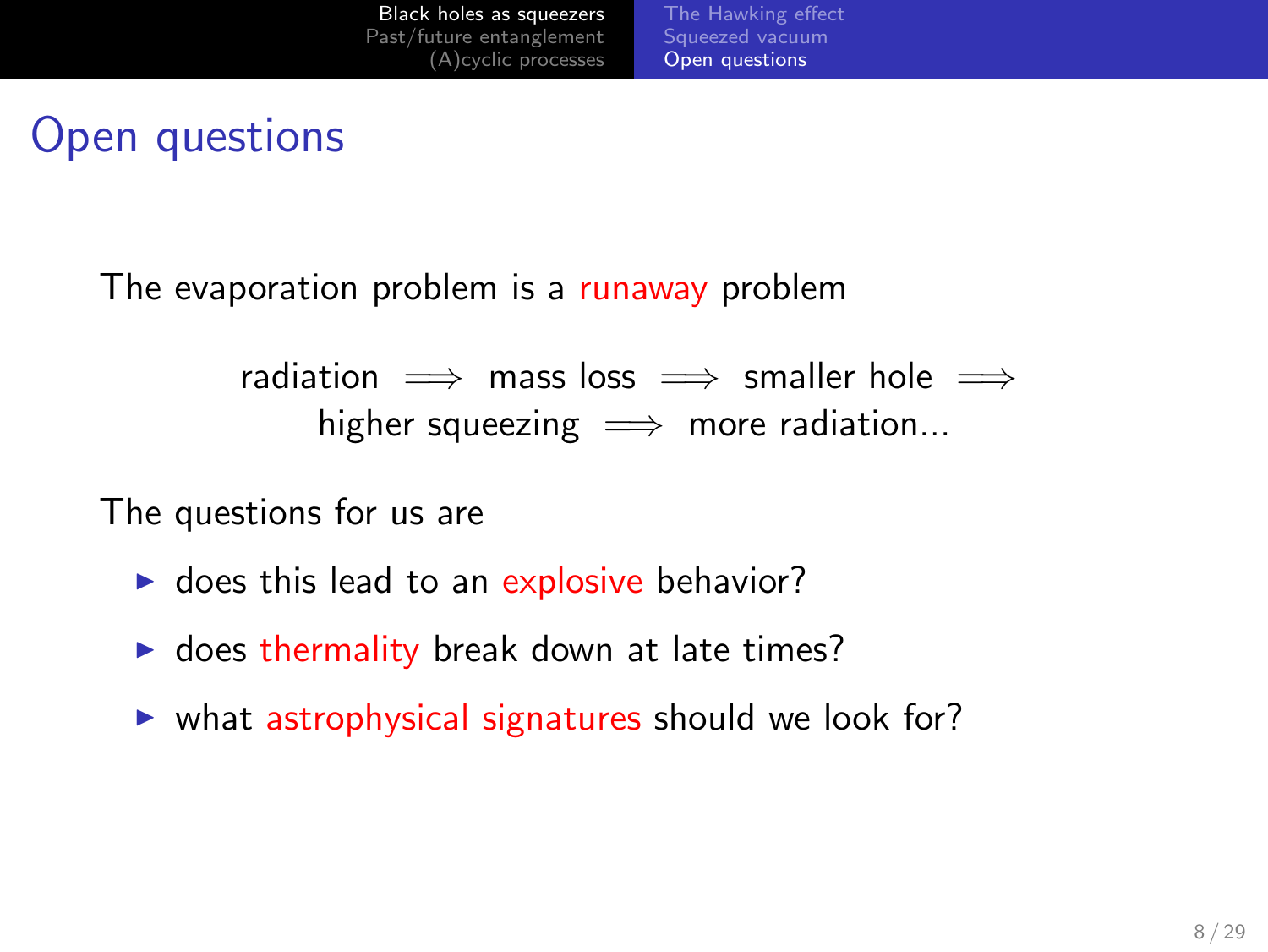Black holes as squeezers Past/future entanglement (A)cyclic processes Entanglement entropy The Page curve In two dimensions

### **Outline**

Black holes as squeezers

Past/future entanglement

(A)cyclic processes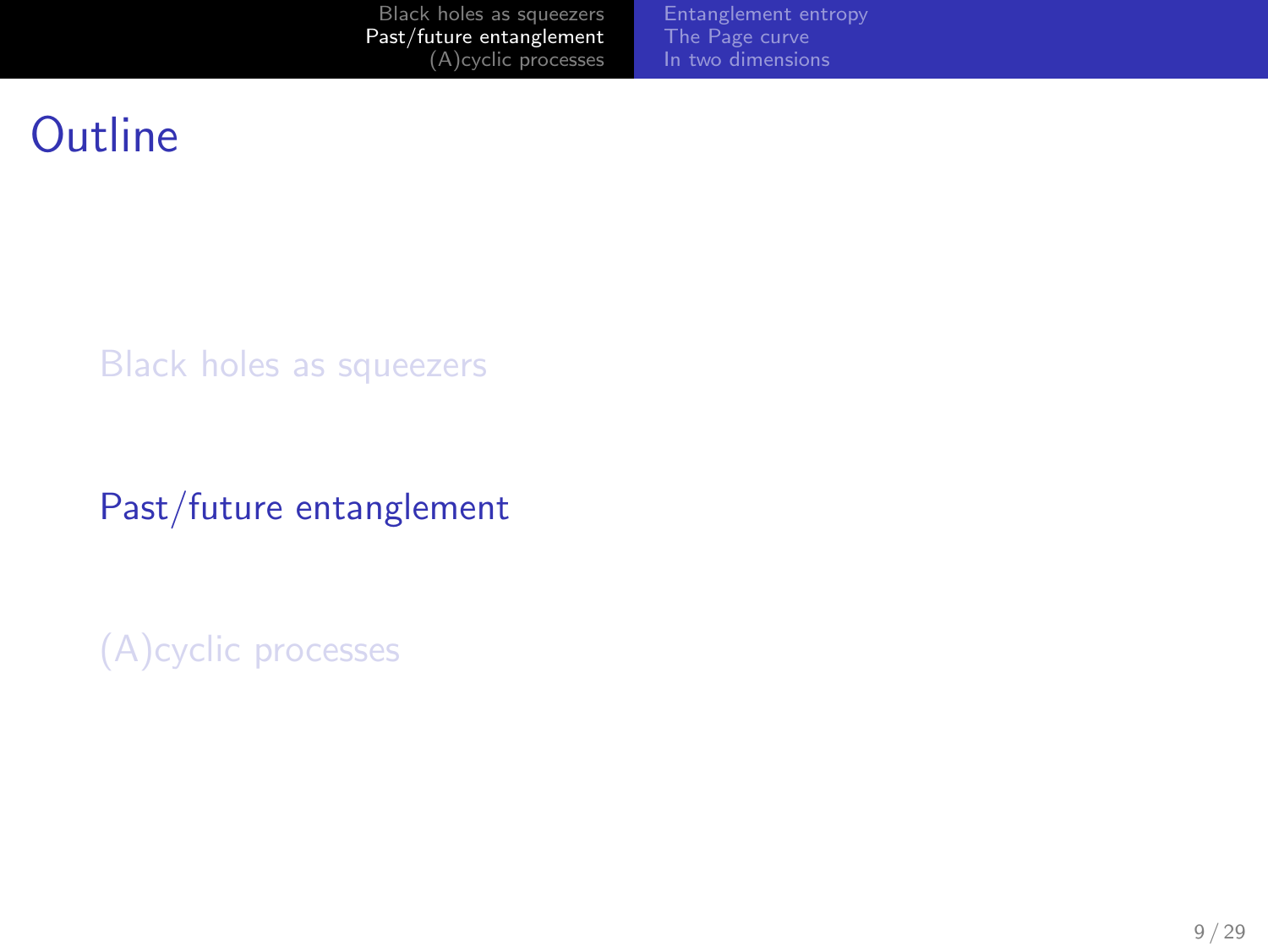## Entanglement in finite systems

In finite dimensions, entanglement entropy

$$
S[\rho_A] \equiv -\text{tr}_A[\rho_A \ln \rho_A] \quad \text{with} \quad \rho_A \equiv \text{tr}_B[\rho_{AB}]
$$

Entanglement entropy In two dimensions

is unitarily invariant and satisfies the triangle inequality

$$
|S[\rho_A]-S[\rho_B]| \leq S[\rho_{AB}] \leq S[\rho_A]+S[\rho_B].
$$



Subsystem size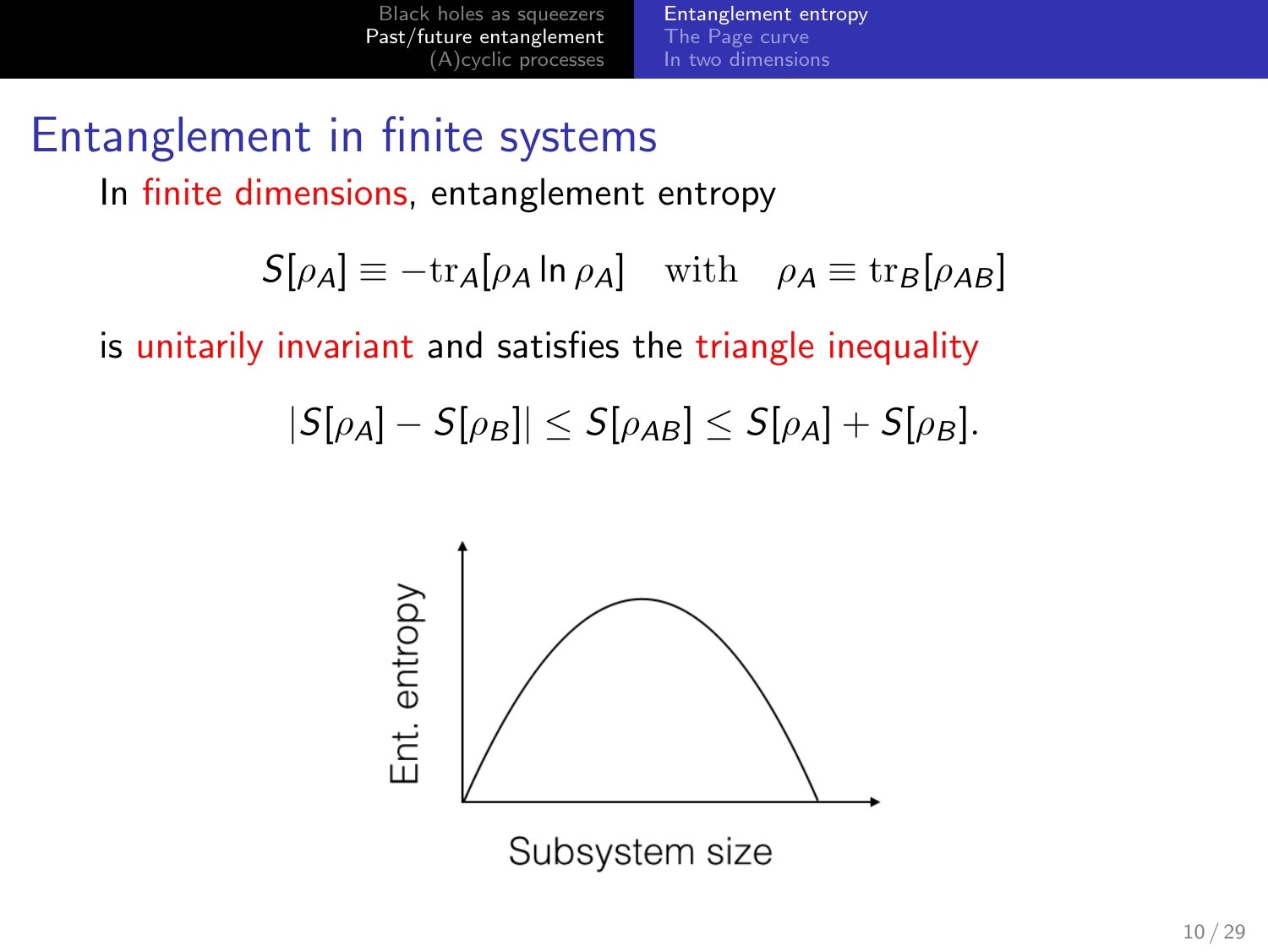Black holes as squeezers Past/future entanglement (A)cyclic processes Entanglement entropy The Page curve In two dimensions

## Page's conjecture



[Page (93,13)]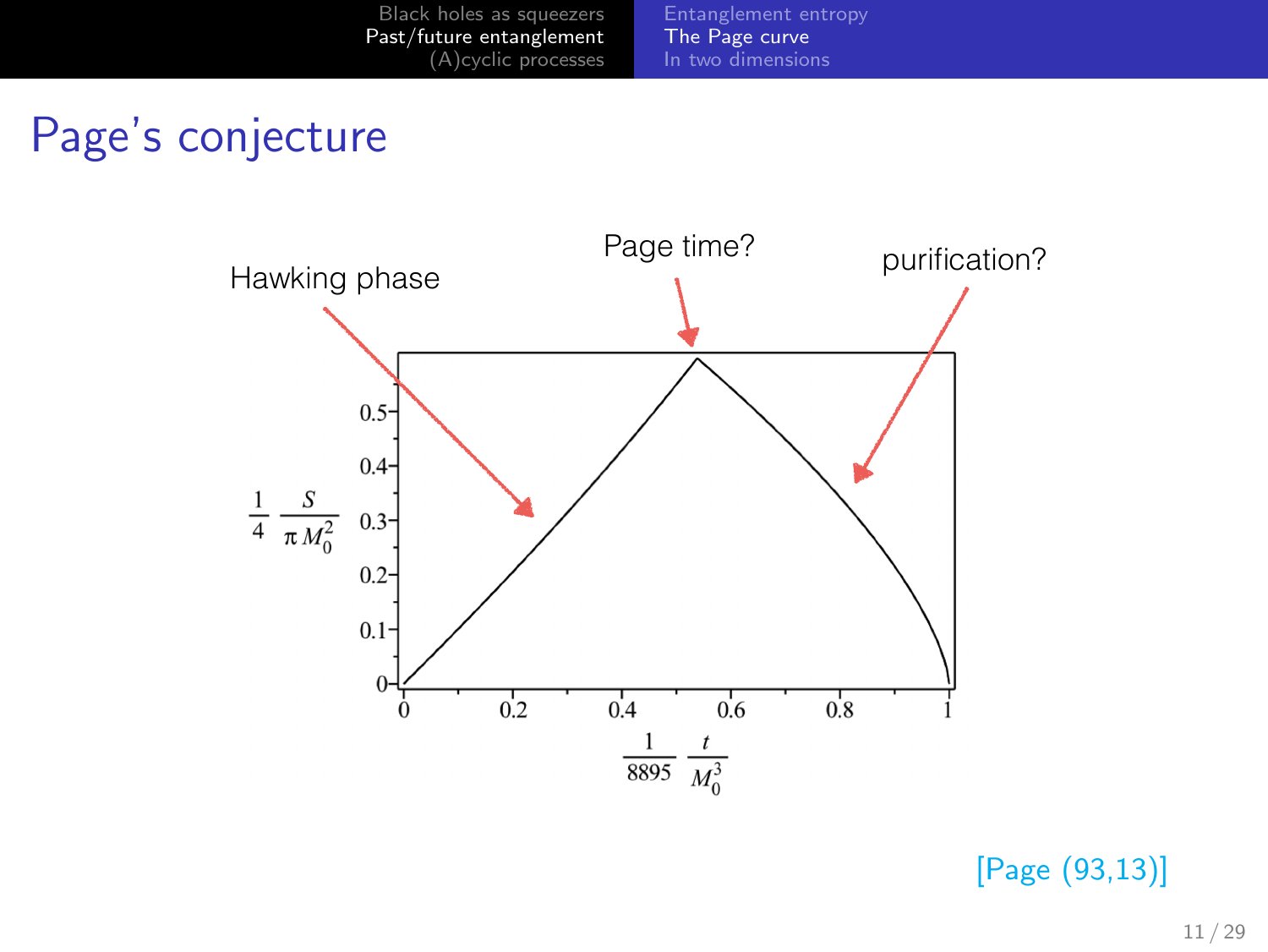#### Black holes as squeezers Past/future entanglement (A)cyclic processes The Page curve In two dimensions

Reversibility : three open questions

Is the evaporation process

1. unitary, viz. is purity preserved ?

$$
S_{\rm vN}[\rho_{\rm out}]=S_{\rm vN}[\rho_{\rm in}]~?
$$

[Hawking (76)]

2. cyclic, viz. does entanglement return to its initial value?

$$
\lim_{u\to+\infty}S_{\mathrm{P}}(u)=\lim_{u\to-\infty}S_{\mathrm{P}}(u)
$$
?

[Page (93)]

3. conservative, viz. do energy input and output match ?

$$
\lim_{u\to+\infty}M(u)=0?
$$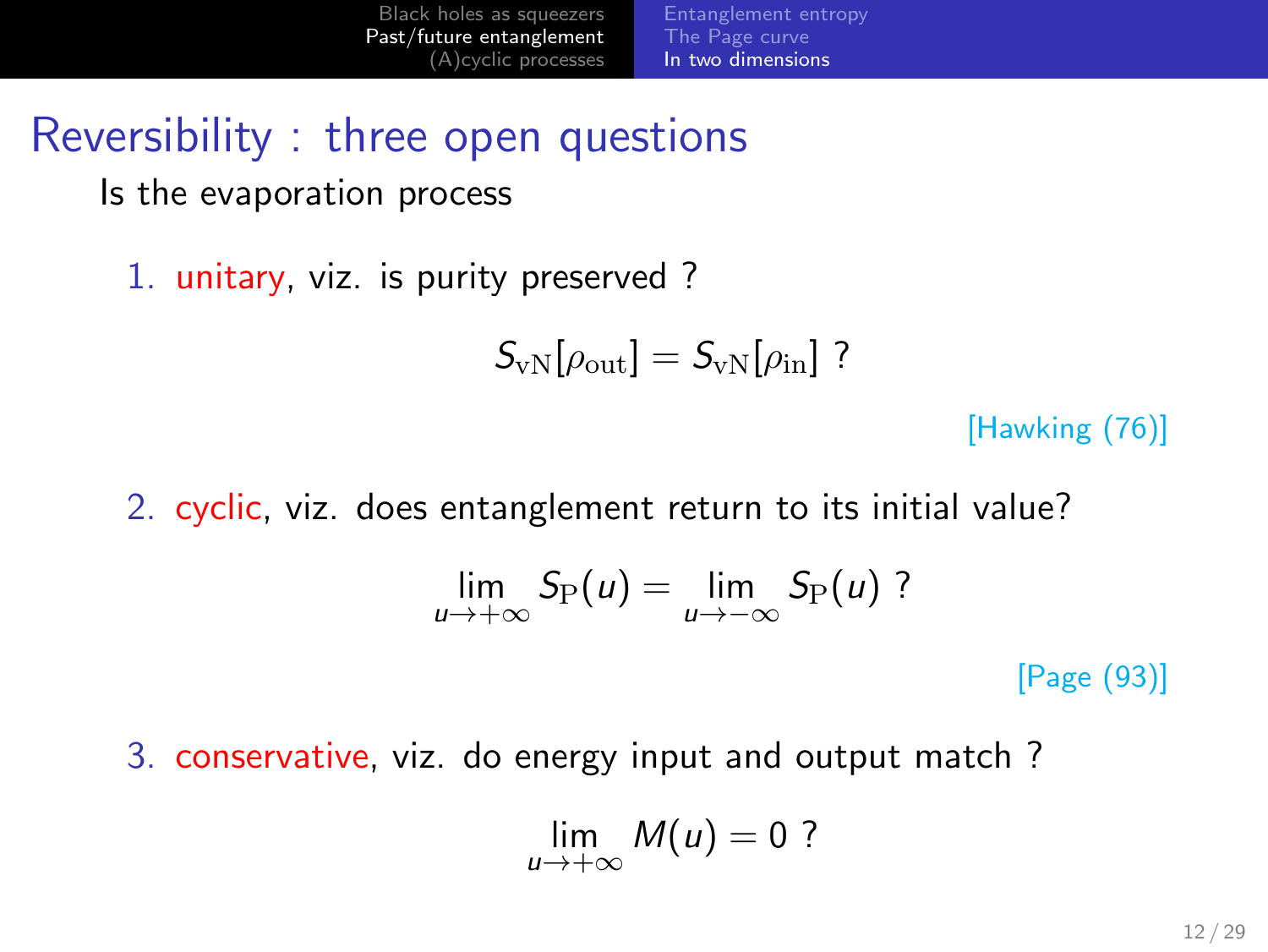The Page curve In two dimensions

### Working assumptions

Neglect

- ▶ angular momentum (of spacetime and fields)
- $\blacktriangleright$  backscattering
- ▶ non-conformal interactions

but not

▶ semiclassical backreaction (even strong).

Reduces field dynamics to 2d CFT:

$$
\phi(t,r)=r^2\int_{S^2}d\Omega^2\,\Phi(t,r,\Omega)
$$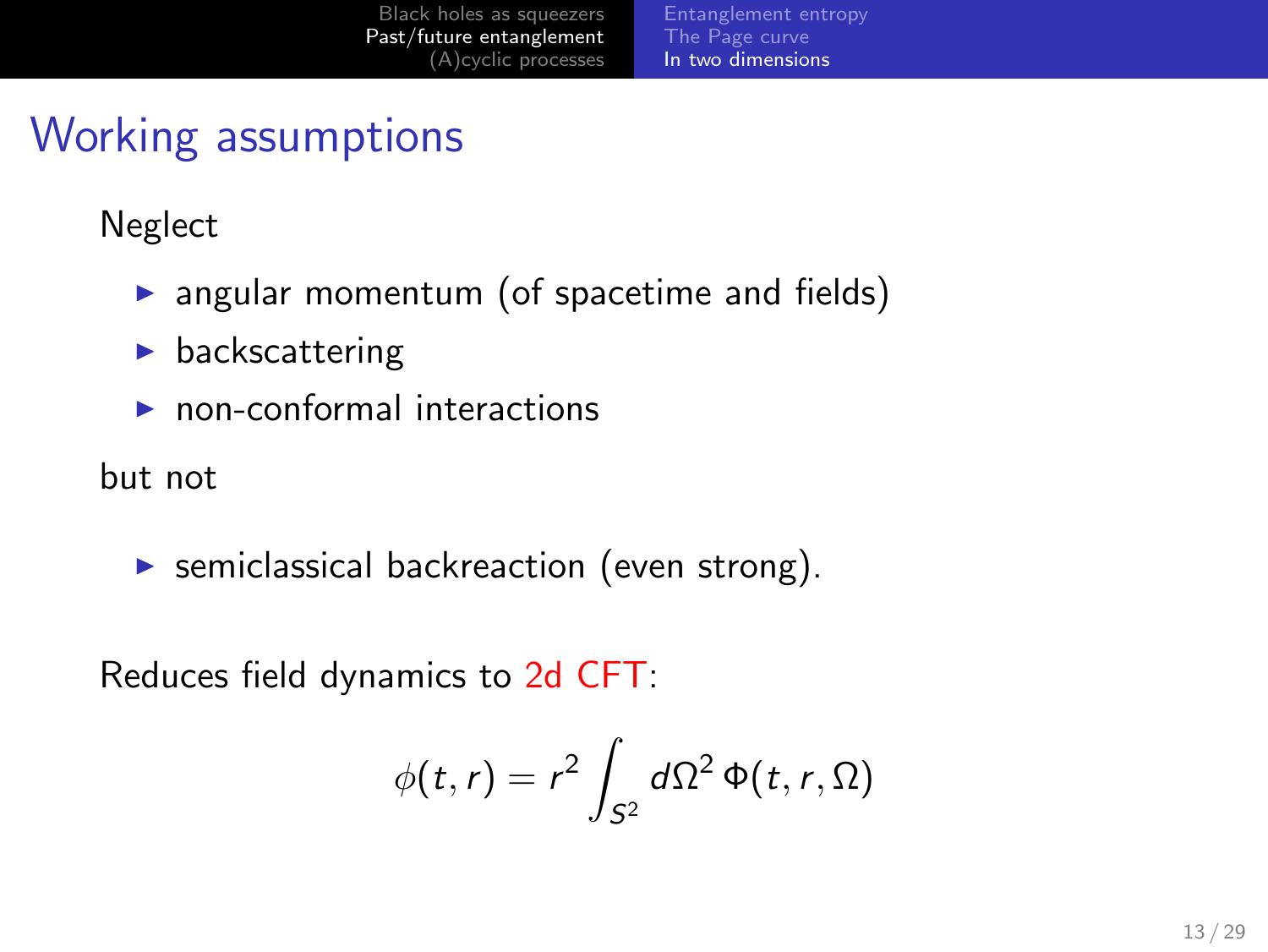

### Renormalized entanglement entropy

In QFT, entanglement entropy is UV-divergent. Substract vacuum contribution



Defines renormalized entanglement entropy

$$
S_P(u)=[\rho_\psi(u)]-S[\rho_0(u)]
$$

[Holzhey, Larsen, Wilczek (94)]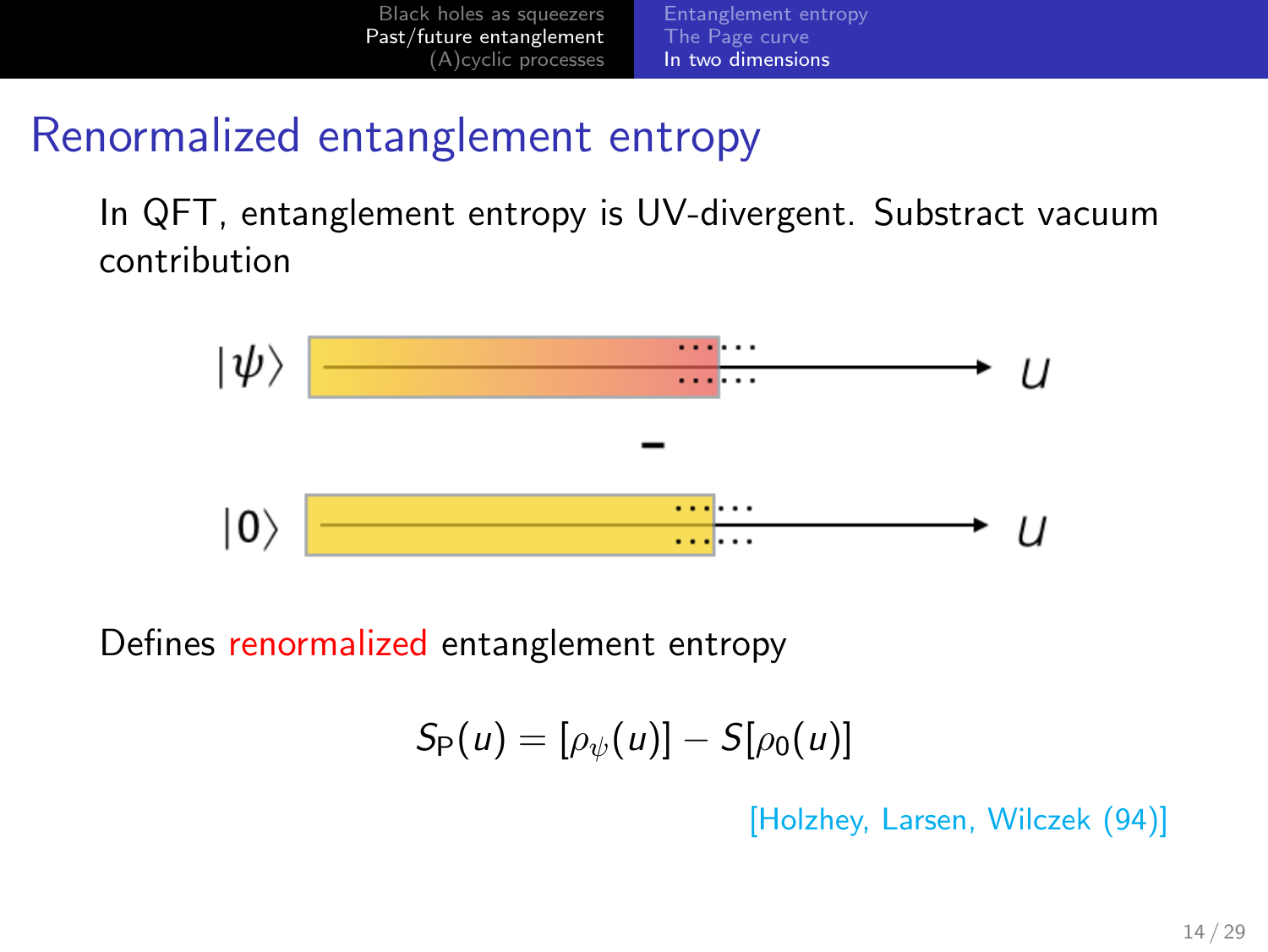### The Page curve

Starting from the (non-covariant) CFT formula for a segment

$$
S[\rho(R)]=\frac{1}{3}\log\frac{L(R)}{\epsilon}
$$

The Page curve In two dimensions

[Holzhey, Larsen, Wilczek (94)]

we obtain the geometric formula

$$
S(u) = \frac{1}{12} \ln \chi(u)
$$

[Bianchi, MS 14]

with  $\chi = \omega_+/\omega_-$  the in-out redshift factor.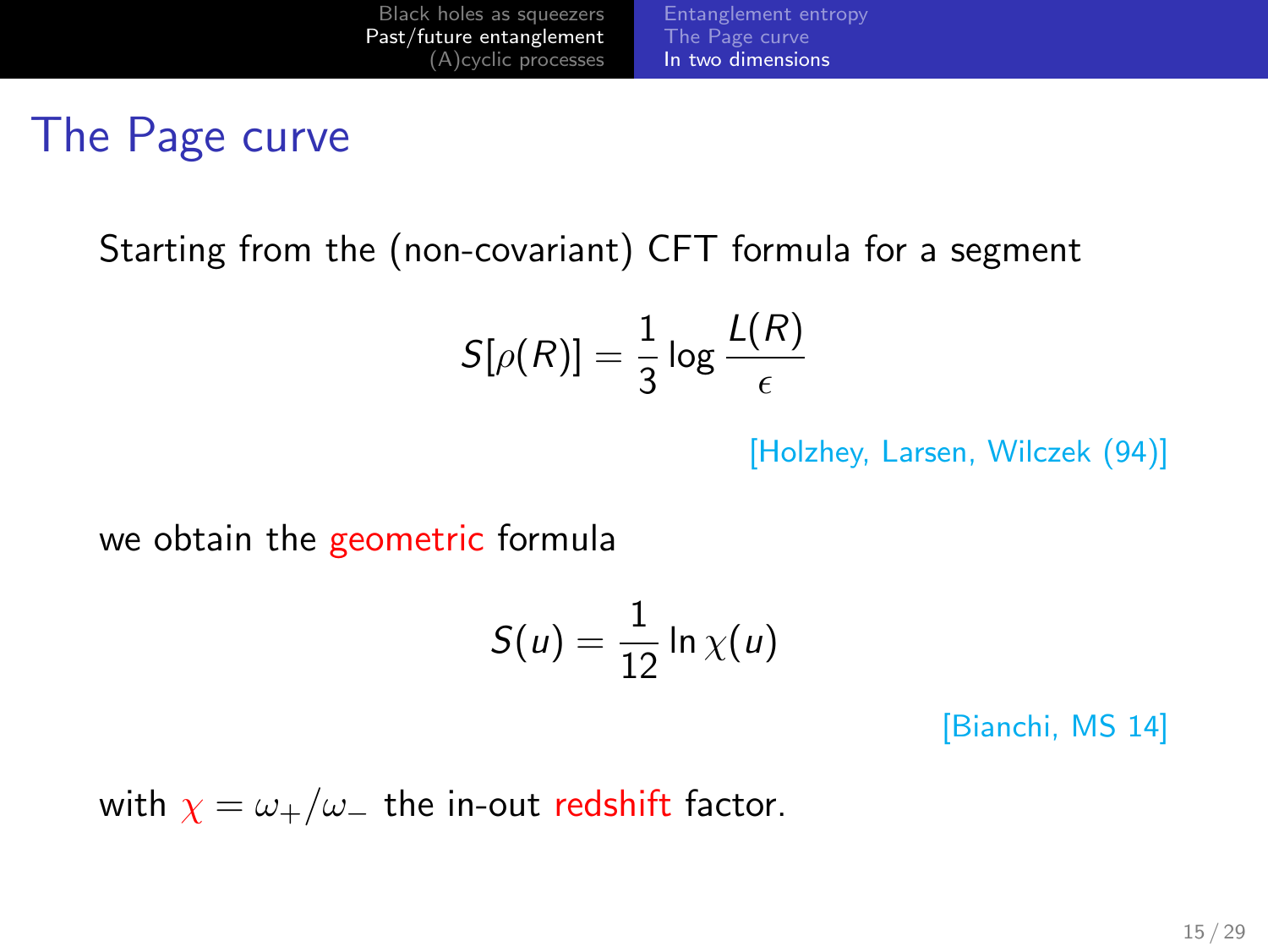#### Black holes as squeezers Past/future entanglement (A)cyclic processes Entanglement entropy The Page curve In two dimensions

# Vaidya spacetime: the Hawking phase



$$
\mu = \frac{1}{12} \log \left( \frac{1 + W(e^{-t})}{W(e^{-t/4M})} \right) \sim \frac{u}{48M}
$$
\n[Bianchi, de Lorenzo, MS 14]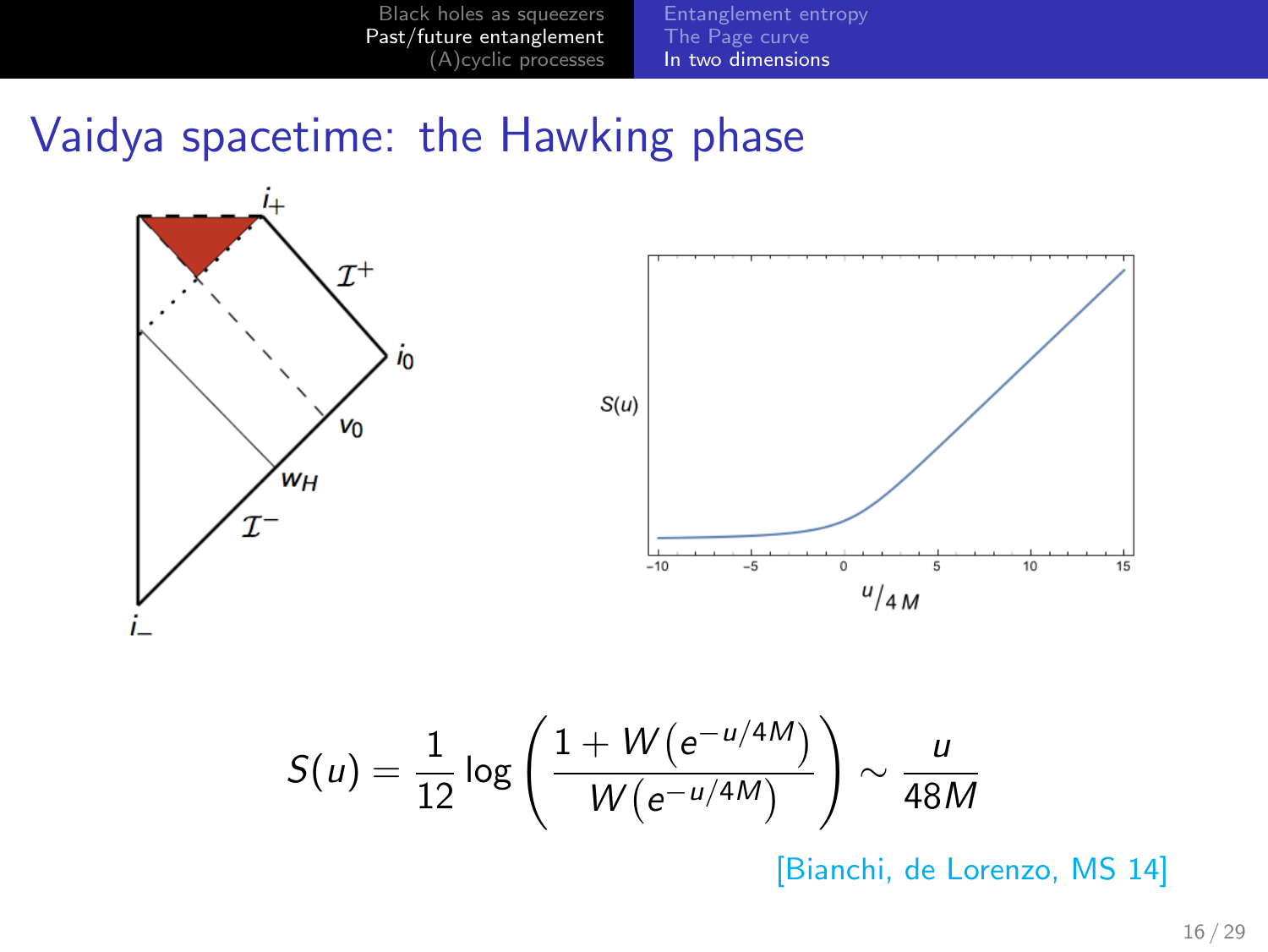#### Black holes as squeezers Past/future entanglement (A)cyclic processes Entanglement entropy The Page curve In two dimensions

## "Hawking spacetime": thunderbolt



[Bianchi, de Lorenzo, MS 14]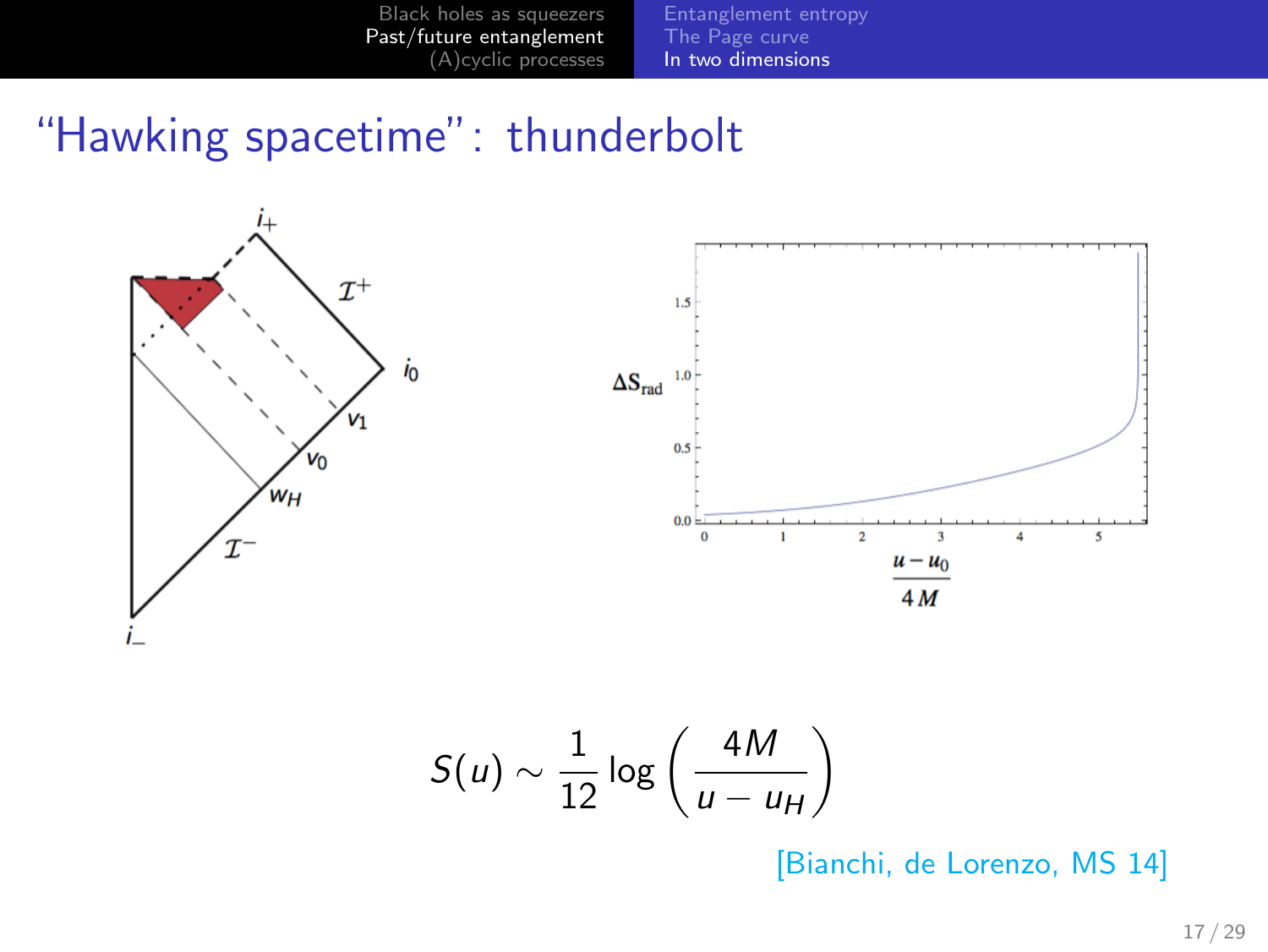### From spacetime to the Page curve

More examples illustrate the connection between geometry and entanglement...

The Page curve In two dimensions

[Bianchi, de Lorenzo, MS 14]

... but in this approach, where

spacetime =*⇒* entropy*,*

backreaction is an input. Next best thing after blind guess!

Importance of other, less narrow approach.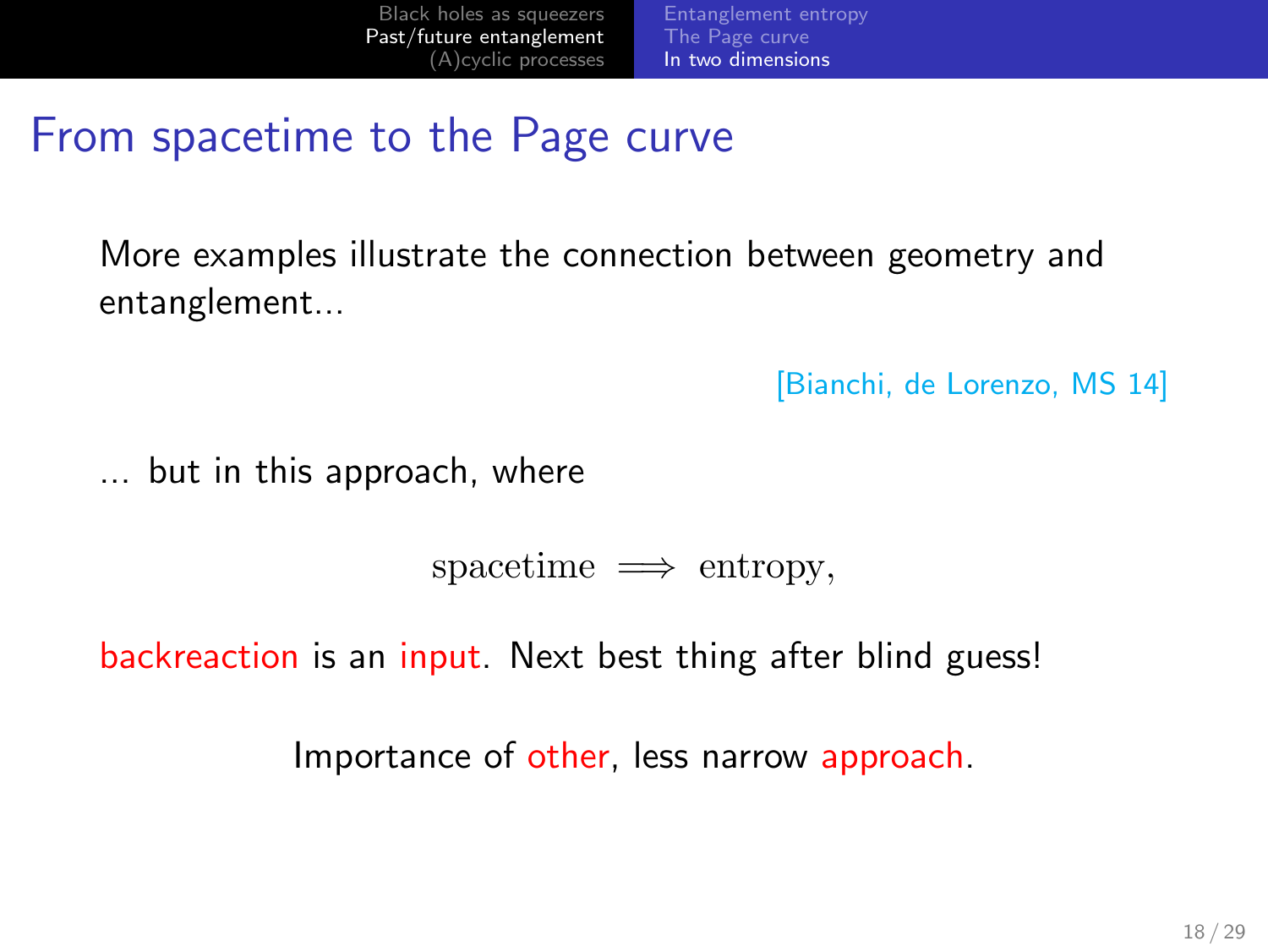Black holes as squeezers Past/future entanglement (A)cyclic processes Example of acyclic processes Consequences of cyclicity An open problem

## **Outline**

Black holes as squeezers

Past/future entanglement

(A)cyclic processes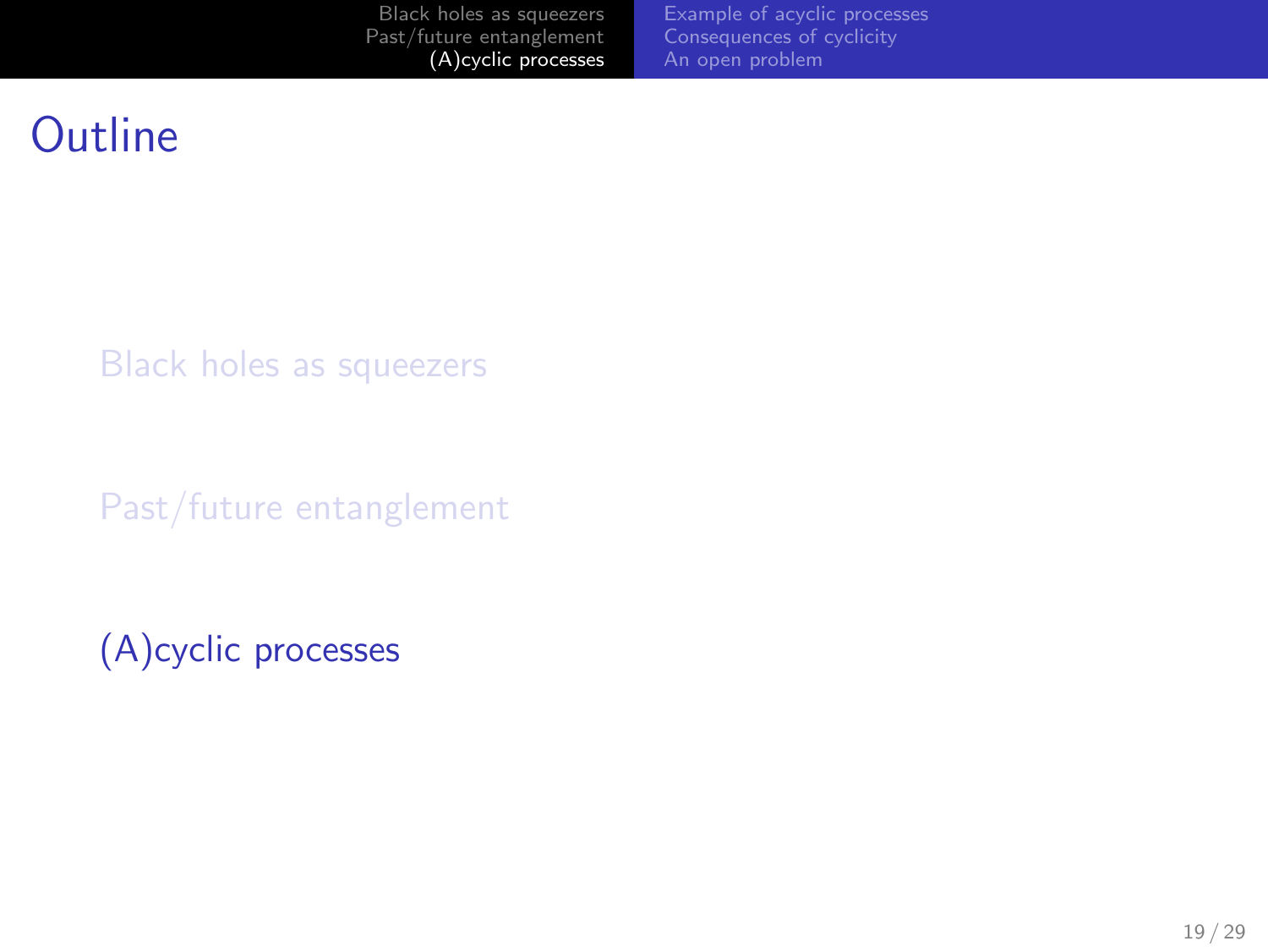Example of acyclic processes Consequences of cyclicity

### Unitarity violations?

Several authors propose that evaporation is non-unitary (in the QFT sector):

- $\blacktriangleright$  decoherence without dissipation: spin bath model [Unruh, Wald 95; Unruh 12]
- $\blacktriangleright$  quantum gravity decoherence: defects in spacetime weave

[Perez 14]



Here I'll explore another possibility: unitary but acyclic evaporation.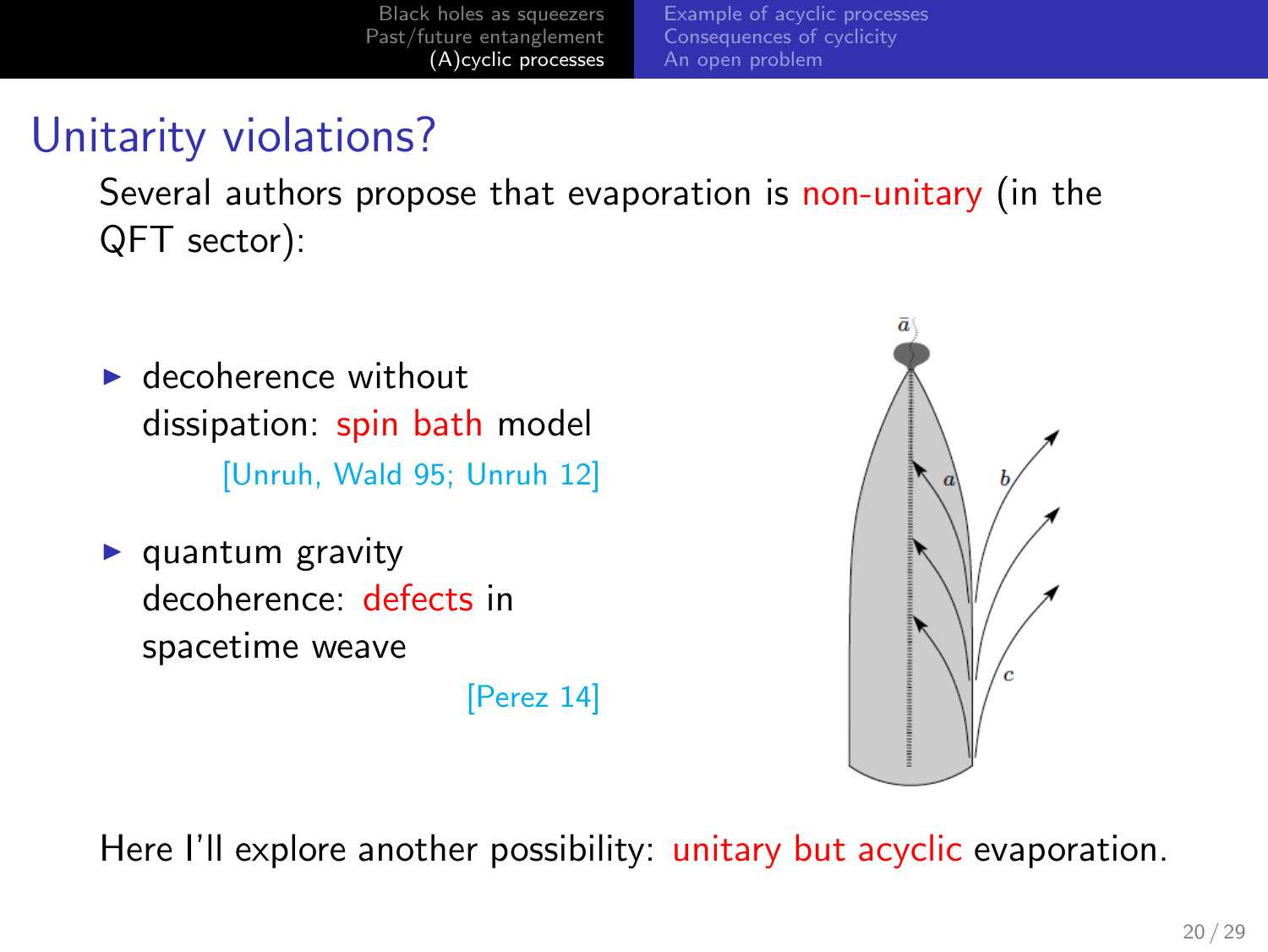Example of acyclic processes Consequences of cyclicity

### The moving mirror



- ▶ Mirror starts at rest...
- ▶ ... then accelerates...
- $\blacktriangleright$  ... then is inertial again.

∆*S ∝* (relative rapidity)

Unitary but acyclic.

What does cyclicity imply?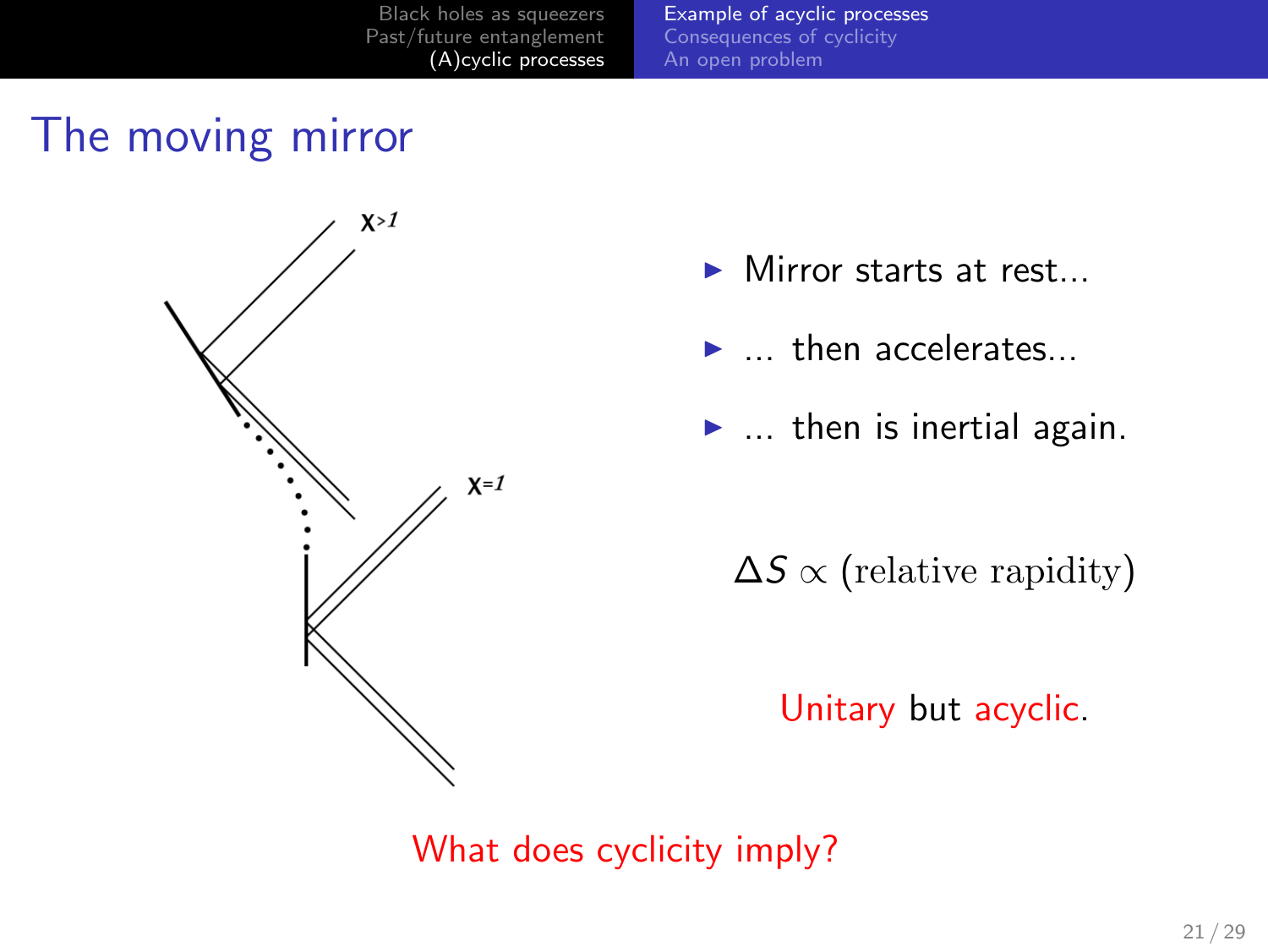Black holes as squeezers Past/future entanglement (A)cyclic processes Example of acyclic processes Consequences of cyclicity An open problem

### Outgoing energy flux

Other natural observable at  $\mathcal{I}^+$ : energy flux

$$
F(u) \equiv 4\pi r^2 \langle \text{in} | T_{uu} | \text{in} \rangle
$$

and Bondi mass

$$
M(u) \equiv M_0 - \int_{-\infty}^{u} du' F(u').
$$

In the 2d approximation,

$$
F(u) = -\frac{1}{24\pi} \left( \frac{\dddot{p}(u)}{\dot{p}(u)} - \frac{3}{2} \frac{\ddot{p}(u)^2}{\dot{p}(u)^2} \right)
$$

[Fulling, Davies, Unruh (76)]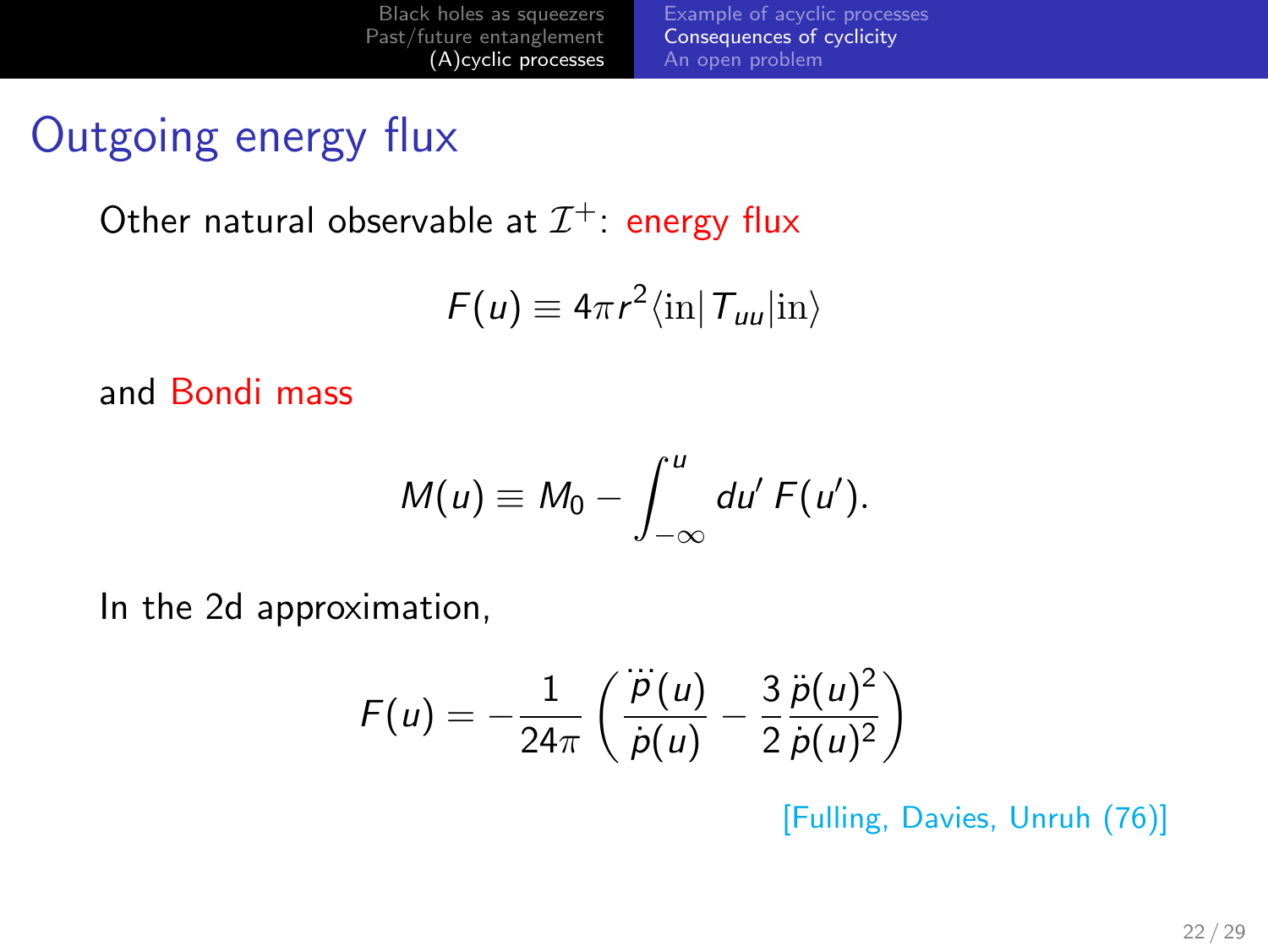# The it from bit equation

$$
2\pi F(u) = 6\dot{S}(u)^2 + \ddot{S}(u)
$$

Example of acyclic processes Consequences of cyclicity An open problem

 $\blacktriangleright$  "Page curve"  $S(u)$  determines energy flux  $F(u)$ 

Black holes as squeezers Past/future entanglement (A)cyclic processes

 $\blacktriangleright$  Energy flux  $F(u)$  determines Page curve  $S(u)$ , via

$$
-\ddot{\psi}(u) + 12\pi F(u)\,\psi(u) = 0 \quad \text{where} \quad \psi \equiv e^{6S}
$$

- ▶ Flux  $F(u)$  is "exceptional":  $F(u) + \delta F(u)$  not a flux
- ▶ Implies quantum inequality:  $|F|\tau^2 \lesssim 1$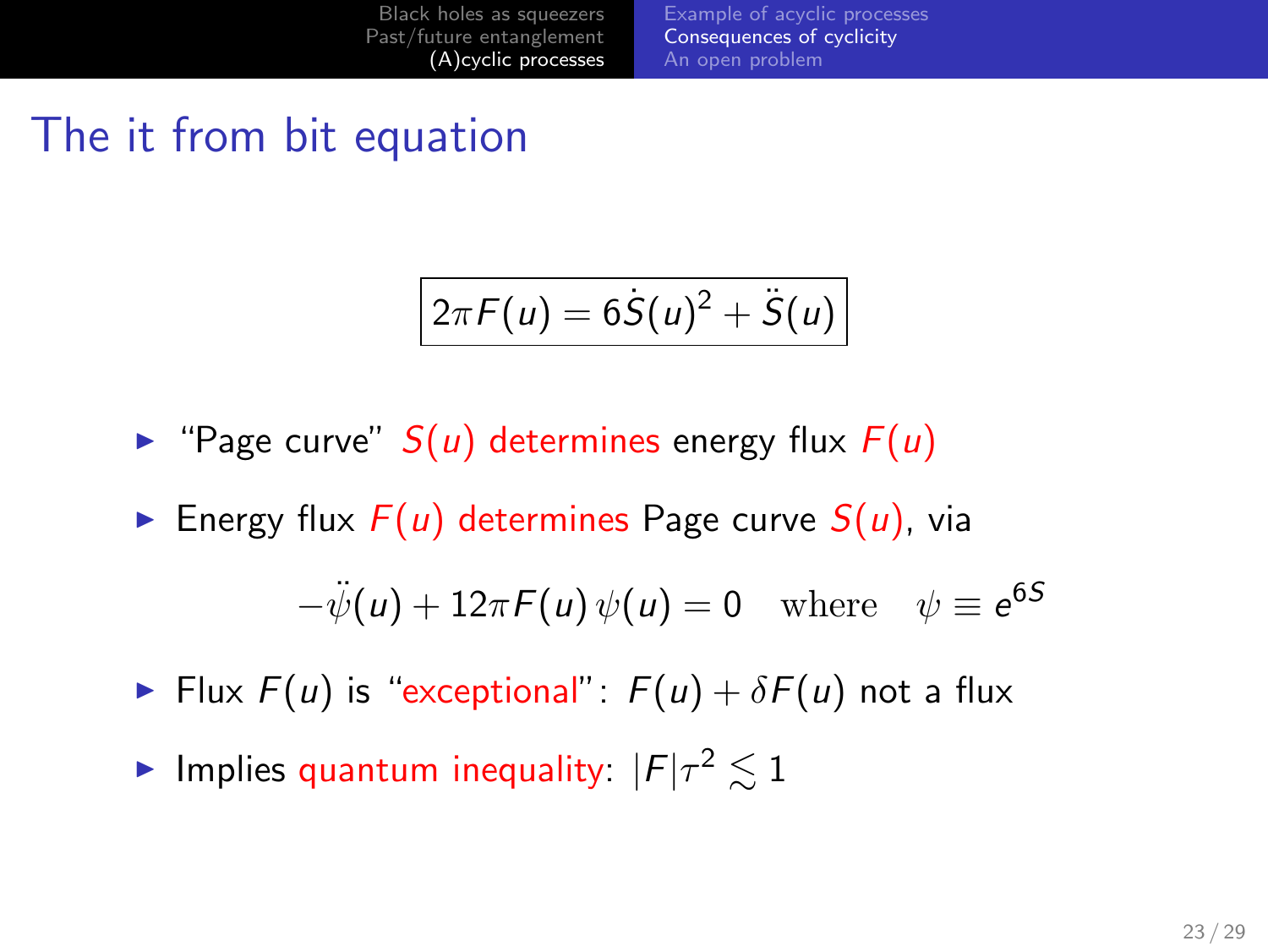Example of acyclic processes Consequences of cyclicity An open problem

It-from-bit and the GSL

$$
2\pi F(u) = 6\dot{S}(u)^2 + \ddot{S}(u)
$$

Generalizes GSL in two ways:

- ▶ Includes non-adiabatic term (identity rather than ineq.)
- ▶ Does not require special causal structure (event horizon)
- ▶ Gives back GSL when  $|\ddot{S}| \ll \dot{S}^2$ . For a Schwarzschild black hole, with

$$
\dot{S} = \frac{1}{48M_B} \quad \text{and} \quad F = -\dot{M}_B = -\frac{\dot{S}_{\text{BH}}}{32\pi M_B}
$$

you get

$$
dS_{\rm BH}+dS=\frac{u}{96M}>0.
$$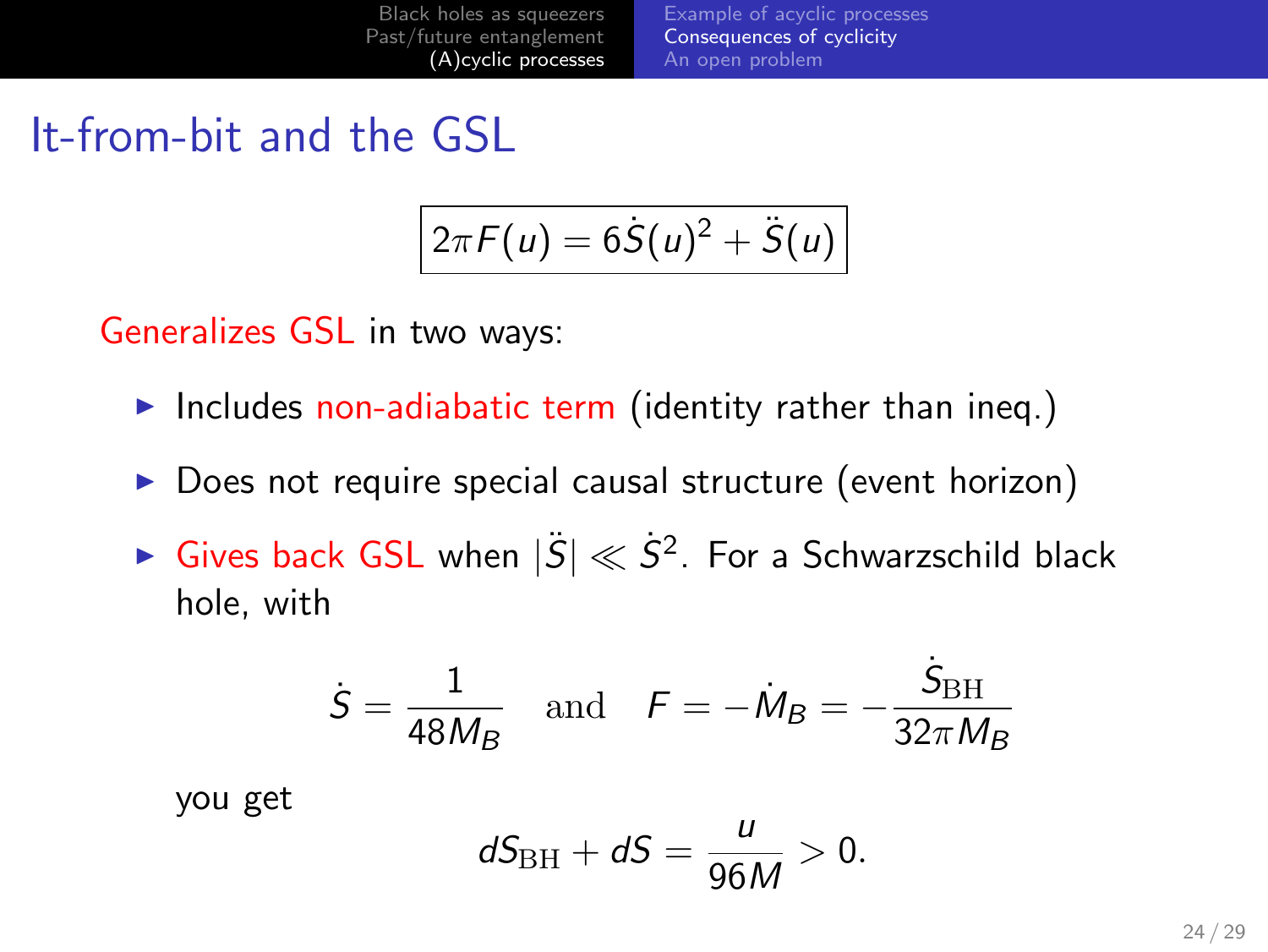

A black hole's last gasp

$$
2\pi F(u) = 6\dot{S}(u)^2 + \ddot{S}(u)
$$

At the "Page time"  $u_*$ , the flux is negative:  $F(u_*) < 0$ .



Black hole's "last gasp".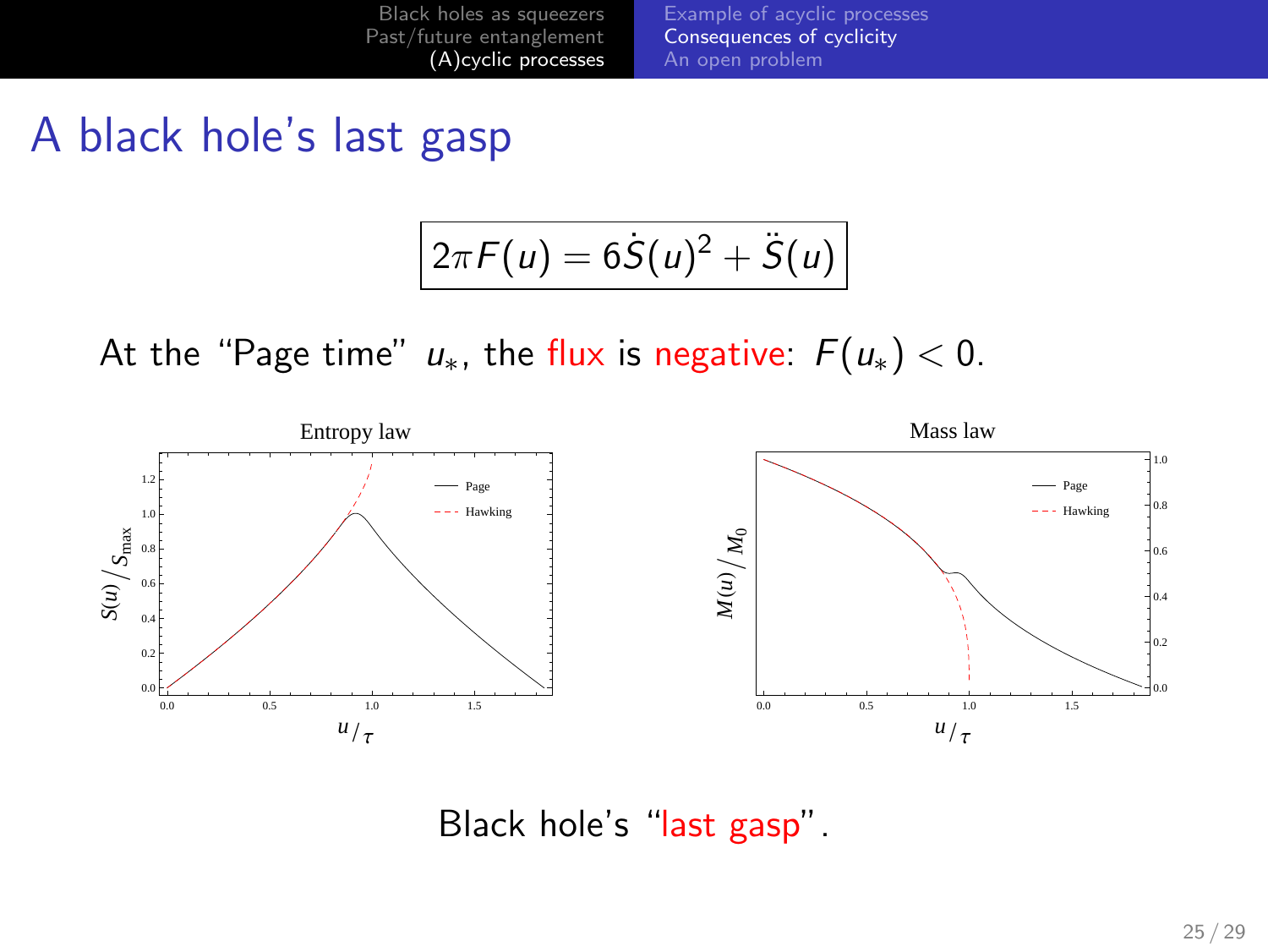

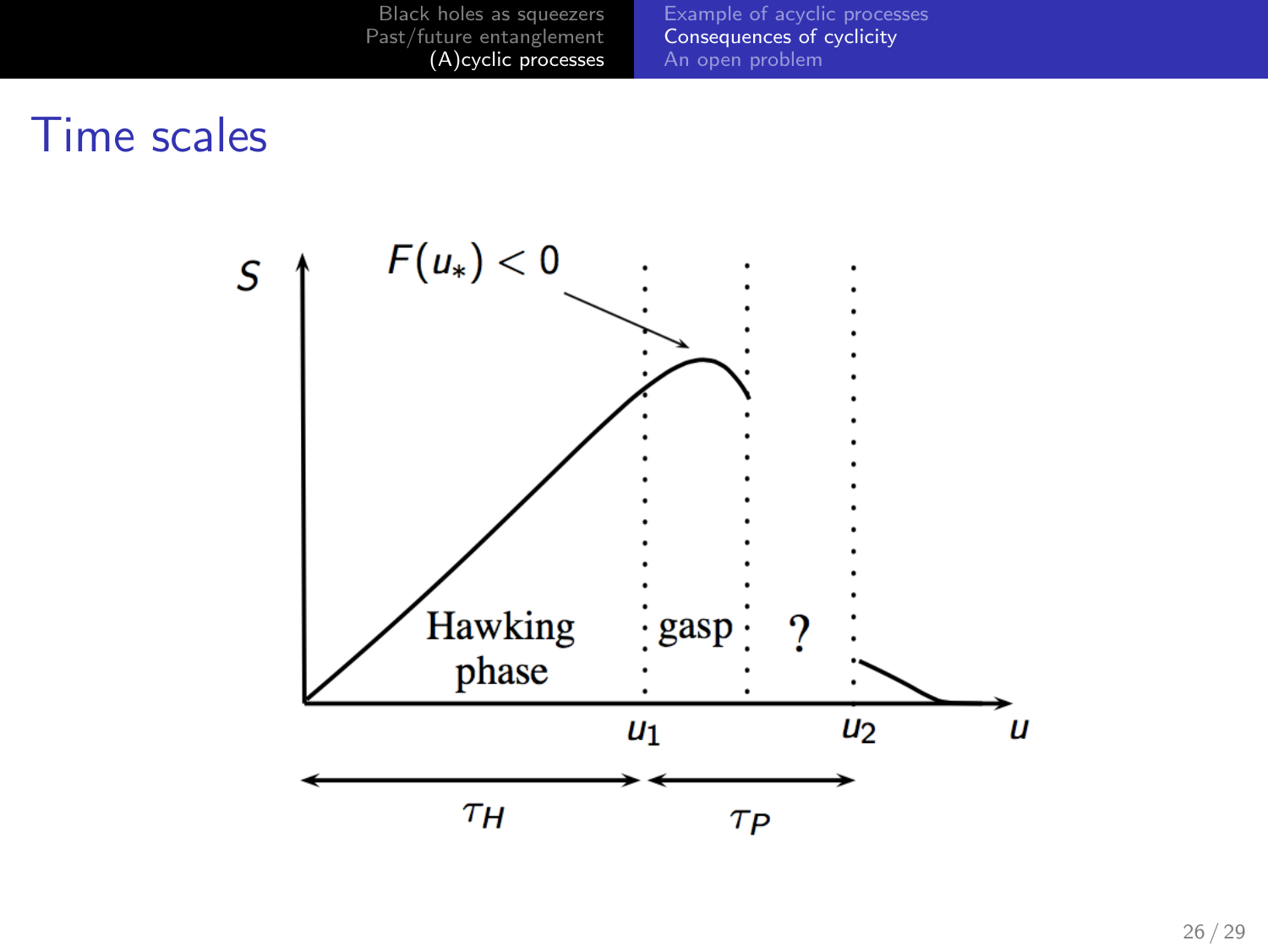#### Black holes as squeezers Past/future entanglement (A)cyclic processes Example of acyclic processes Consequences of cyclicity An open problem

### Lifetime of a black hole

From the it-from-bit equation we get that if

- $\blacktriangleright$  the evaporation process is cyclic
- $\blacktriangleright$  energy is conserved:  $M_B(u) > 0$ ,

then the purification time must be large:

$$
\tau_P \geq \xi \frac{(M_0^2 - M_1^2)^2}{M_1 m_P^2} = \begin{cases} \mathcal{O}(M_0^4 / m_P^3) & \text{if } M_1 = \mathcal{O}(m_P) \\ \mathcal{O}(M_0^3 / m_P^2) & \text{if } M_1 = \mathcal{O}(M_0 / 2) \end{cases}
$$

[Carlitz-Willey 87; Bianchi, MS 19]

Recent nonsingular black hole models fail to respect this bound.

[Frolov, Vilkoviski 91; Hayward 06; Bardeen 14; Rovelli, Vidotto, Haggard 14]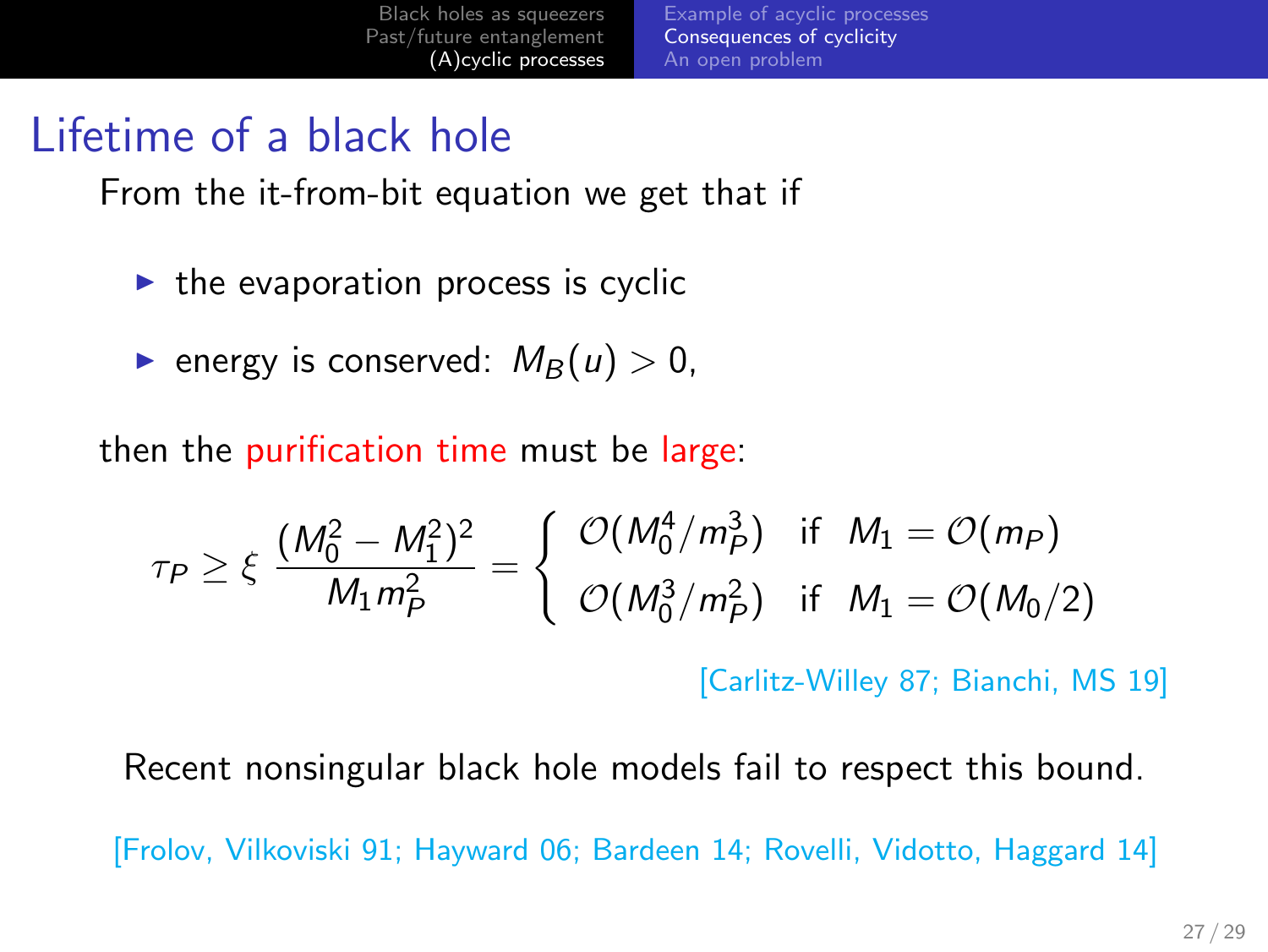



- 1. Is there a nonsingular black hole spacetime such that evaporation is cyclic and (sub)-conservative?
- 2. What kind of spacetime does Page's curve describe?